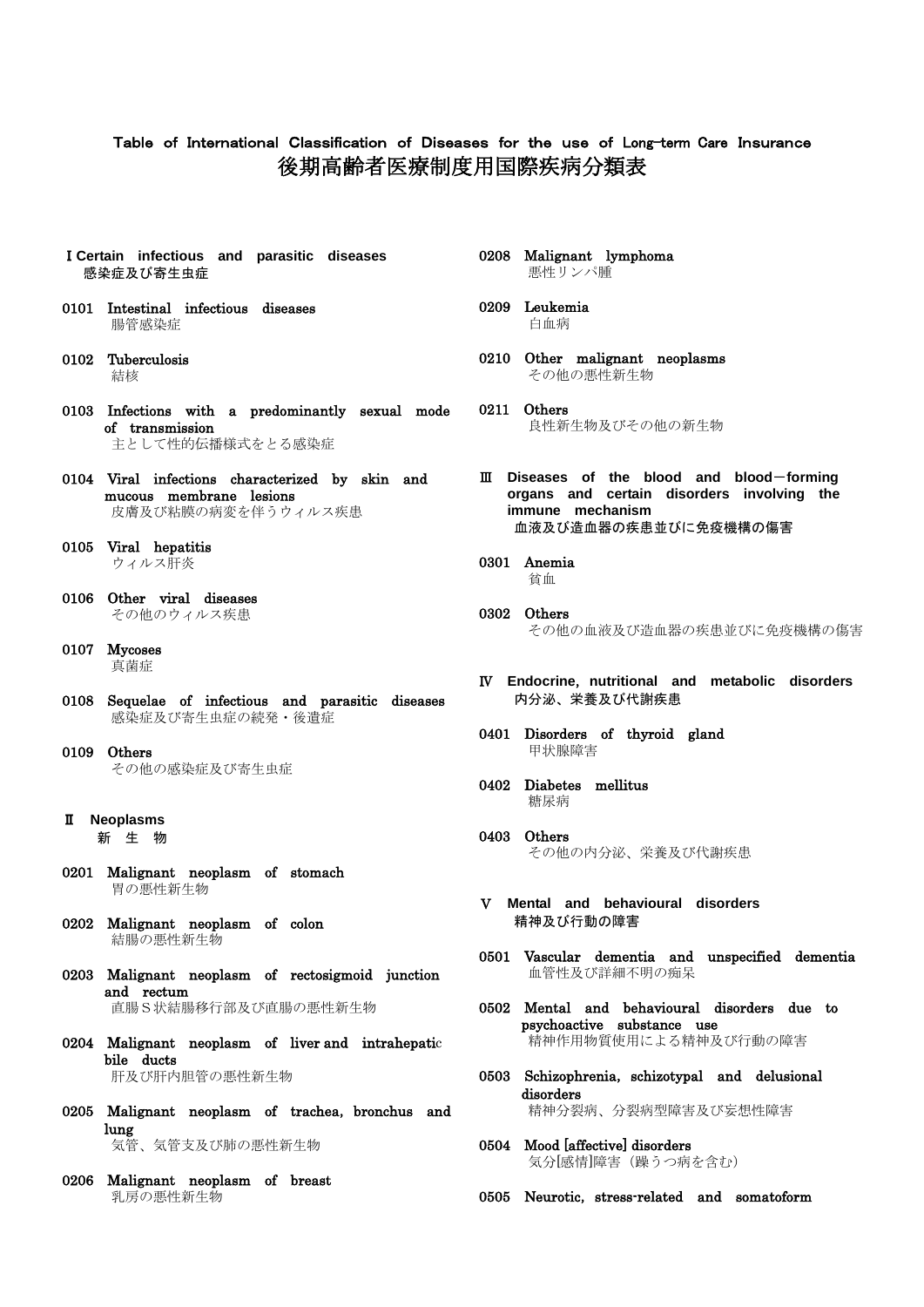- 0207 Malignant neoplasm of uterus 子宮の悪性新生物
- 0506 Mental retardation 精神遅滞
- 0507 Others その他の精神及び行動の障害
- Ⅵ **Diseases of the nervous system** 神経系の疾患
- 0601 Parkinson's disease パーキンソン病
- 0602 Alzheimer's disease アルツハイマー病
- 0603 Epilepsy てんかん
- 0604 Cerebral palsy and other paralytic syndromes 脳性麻痺及びその他の麻痺性症候群
- 0605 Disorders of autonomic nervous system 自律神経系の障害
- 0606 Others その他の神経系の疾患
- Ⅶ **Diseases of the eye and adnexa** 眼及び付属器の疾患
- 0701 Conjunctivitis 結膜炎
- 0702 Cataract 白内障
- 0703 Disorders of refraction and accommodation 屈折及び調節の障害
- 0704 Others その他の眼及び付属器の疾患
- Ⅷ **Diseases of the ear and mastoid process** 耳及び乳様突起の疾患
- 0801 Otitis externa 外耳炎
- 0802 Other disorders of extarnal ear その他の外耳疾患
- 0803 Otitis media 中耳炎
- 0804 Other diseases of middle ear and mastoid

 disorders 神経症性障害、ストレス関連障害及び身体表現性障害

- 0807 Others その他の耳疾患
- Ⅸ **Diseases of the circulatory system** 循環器系の疾患
- 0901 Hypertensive diseases 高血圧性疾患
- 0902 Ischaemic heart diseases 虚血性心疾患
- 0903 Other forms of heart disease その他の心疾患
- 0904 Subarachnoid haemorrhage くも膜下出血
- 0905 Intracerebral haemorrhage 脳内出血
- 0906 Occlusion of precerebral and cerebral arteries 脳梗塞
- 0907 Cerebral atherosclerosis 脳動脈硬化(症)
- 0908 Other cerebrovascular diseases その他の脳血管疾患
- 0909 Atherosclerosis 動脈硬化(症)
- 0910 Hemorrhoids 痔核
- 0911 Hypotension 低血圧症
- 0912 Others その他の循環器系の疾患
- Ⅹ **Diseases of the respiratory system** 呼吸器系の疾患
- 1001 Acute nasopharyngitis [common cold] 急性鼻咽頭炎 [かぜ]
- 1002 Acute pharyngitis and tonsillitis 急性鼻咽頭炎及び急性扁桃炎
- 1003 Other acute upper respiratory infections その他の急性上気道感染症
- 1004 Pneumonia 肺炎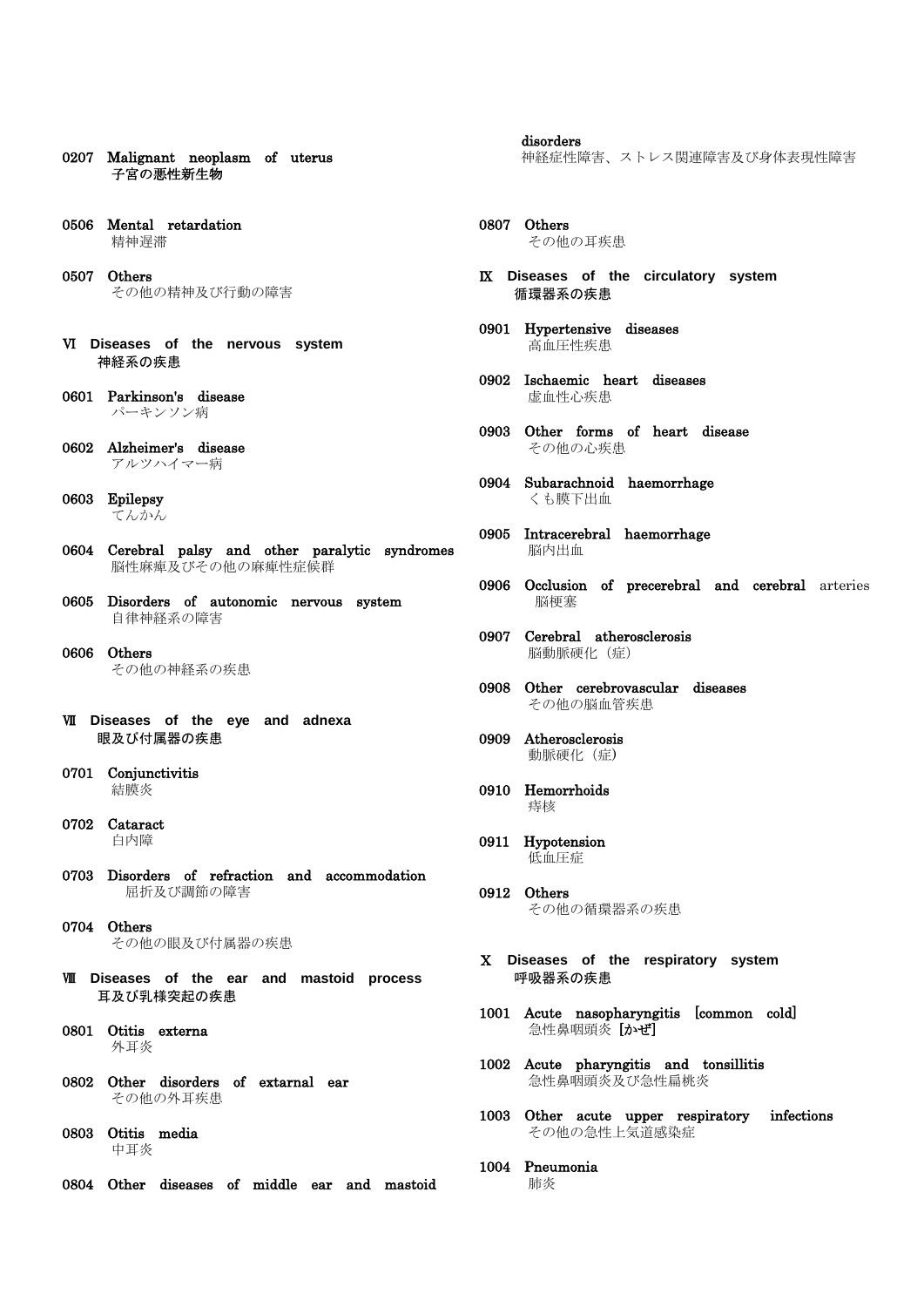その他の中耳及び乳様突起の疾患

- 0805 Disorders of vestibular function メニエール病
- 0806 Other diseases of inner ear その他の内耳疾患
- 1007 Chronic sinusitis 慢性副鼻腔炎
- 1008 Bronchitis, not specified as acute or chronic 急性又は慢性と明示されない気管支炎
- 1009 Chronic obstructive pulmonary diseases 慢性閉塞性肺疾患
- 1010 Asthma 喘息
- 1011 Others その他の呼吸器系の疾患
- ⅩⅠ **Diseases of the digestive system** 消化器系の疾患
- 1101 Dental caries う蝕
- 1102 Gingivitis and periodontal disease 歯肉炎及び歯周疾患
- 1103 Other diseases of teeth and supporting structures その他の歯及び歯の支持機構
- 1104 Gastric and duodenal ulcer 胃潰瘍及び十二指腸潰瘍
- 1105 Gastritis and duodenitis 胃炎及び十二指腸炎
- 1106 Alcoholic liver disease アルコール性肝疾患
- 1107 Chronic hepatitis, not elsewhere classified 慢性肝炎(アルコール性のものを除く)
- 1108 Liver cirrhosis 肝硬変(アルコール性のものを除く)
- 1109 Other diseases of liver その他の肝疾患
- 1110 Cholelithiasis and cholecystitis 胆石症及び胆のう炎
- 1111 Diseases of pancreas 膵疾患
- 1112 Others
- 1005 Acute bronchitis and bronchiolitis 急性気管支炎及び急性細気管支炎
- 1006 Allergic rhinitis アレルギー性鼻炎
- 1202 Dermatitis and eczema 皮膚及び湿疹
- 1203 Others その他の皮膚及び皮下組織の疾患
- ⅩⅢ **Diseases of the musculoskeletal system and connective tissue** 筋骨格系及び結合組織の疾患
- 1301 Inflammatory polyarthropathies 炎症性多発性関節障害
- 1302 Arthrosis 関節症
- 1303 Spondylopathies 脊椎障害(脊椎症を含む)
- 1304 Intervertebral disc disorders 椎間板障害
- 1305 Cervicobrachial syndrome 頚腕症候群
- 1306 Low back pain and sciatica 腰痛症及び挫骨神経痛
- 1307 Other dorsopathies その他の脊柱障害
- 1308 Shoulder lesions 肩の障害
- 1309 Disorders of bone density and structure 骨の密度及び構造の障害
- 1310 Others その他の筋骨格系及び結合組織の疾患
- ⅩⅣ **Diseases of the Genitourinary system** 尿路性器系の疾患
- 1401 Glomerular diseases 糸球体疾患及び腎尿細管間質性疾患
- 1402 Renal failure 腎不全
- 1403 Urolithiasis 尿路結石症
- 1404 Other diseases of urinary system その他の尿路系の疾患